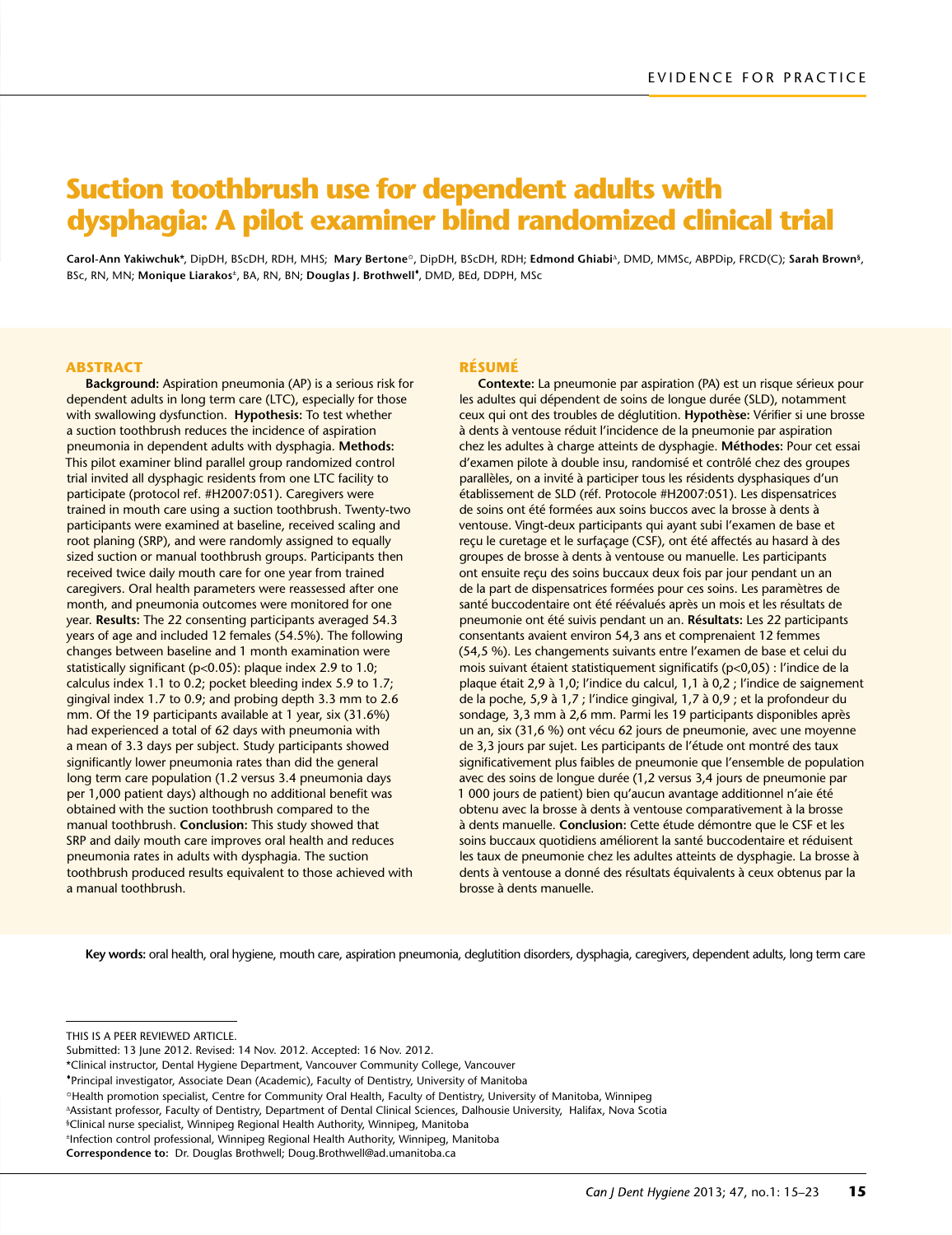# **BACKGROUND**

The state of poor oral health of dependent adults and the elderly residing in long term care (LTC) facilities is well documented in the literature.<sup>1-6</sup> Yet, positive change in this area of nursing practice has been difficult to implement, and caregivers—laden with heavy care needs and other challenges—seem at a loss to improve this area of patient care. The resulting oral disease epidemic among Canada's growing population of older adults presents a significant healthcare challenge and health concern, especially with increasing evidence of the correlation between poor oral health and systemic conditions such as cardiovascular disease, diabetes mellitus, and respiratory diseases.<sup>7-10</sup> The most significant oral–systemic association that impacts the health of this population is aspiration pneumonia the leading cause of death and second leading reason for hospitalization from LTC.11–13 Caused primarily by the inhalation of oropharyngeal secretions colonized with pathogenic bacteria, aspiration pneumonia is responsible for more than 200,000 cases and over 15,000 deaths per year in the United States alone.<sup>14</sup> A recent report by the Manitoba Centre for Health Policy ranked respiratory infections as the most significant and leading quality of care issue in personal care homes in Manitoba, counting 8,000 cases across 122 not for profit care homes over the past five years.15 The estimated direct cost per hospitalized case of simple pneumonia and pleurisy in 2005–06 in Manitoba was \$2,827, representing total costs of over \$7 million.15 These statistics, while alarming, present an intriguing problem that warrants investigation to improve the oral and overall health outcomes of this population.

Poor oral hygiene and conditions that alter the microflora of the oral cavity have been associated with an increased risk for aspiration pneumonia among institutionalized adults.14,16–23 Those with weakened immune systems,<sup>24</sup> poor management of oral pharyngeal secretions and reduced oral clearance,<sup>25</sup> impaired cough reflex sensitivity,  $^{26}$  and dysphagia $^{13,25}$ appear to be at greatest risk. Results of a systematic review by Azarpazhooh and Leake<sup>27</sup> confirm previous results by Scannapieco<sup>28</sup> that rates of pneumonia among high risk populations were reduced by interventions that improve oral hygiene. Yet, mouth care is often neglected or inadequately performed by nurses, nursing assistants and residential care aides with many caregivers reporting limited or no mouth care training as part of their formal and continuing education.<sup>2,28-31</sup> Important barriers reported by caregivers, which may also impede their ability to provide daily mouth care, include: time constraints, lack of mouth care supplies, difficulty in brushing others' teeth, lack of cooperation by residents, and strong feelings about the unpleasantness of the task.2,30,32–34 Clearly, not all barriers to oral health for residents in LTC are easily removed. Along with raising awareness of the importance of oral health through caregiver training and with addressing other systemic barriers, innovative interventions are needed to facilitate effective plaque removal, and to lower the risk for respiratory infections among this population. A number of researchers have reported significant reductions in oral bacteria and improved oral health using mouth care tools involving suction.35,36 The *Plak Vac*® reusable suction toothbrush was identified by nurse managers as a potential tool

for managing daily dental plaque build up and oral secretions during a mouth care training session. Yet, its effectiveness had not been investigated in the research. Based on a request from nursing staff to help improve the oral health of their chronic care patients, we assembled an interdisciplinary team to investigate the effectiveness of a reusable suction toothbrush in improving the oral health parameters and in reducing aspiration pneumonia rates for individuals with dysphagia.

## **METHODS**

## **Consent and ethical consideration**

Prior to the start of the study, ethics approval was obtained from the University of Manitoba Biomedical Research Ethics Board on February 29, 2008 and assigned the protocol reference number H2007:051. Site approval was granted from Deer Lodge Centre. Clinical resource nurses (CRN) from each of the three chronic care program (CCP) units identified potential participants, who were then invited to enrol in the study by the site coordinator, a clinical nurse specialist (CNS). If applicable, the resident's a legally acceptable representative (LAR) was approached and invited to grant consent on behalf of the individual.



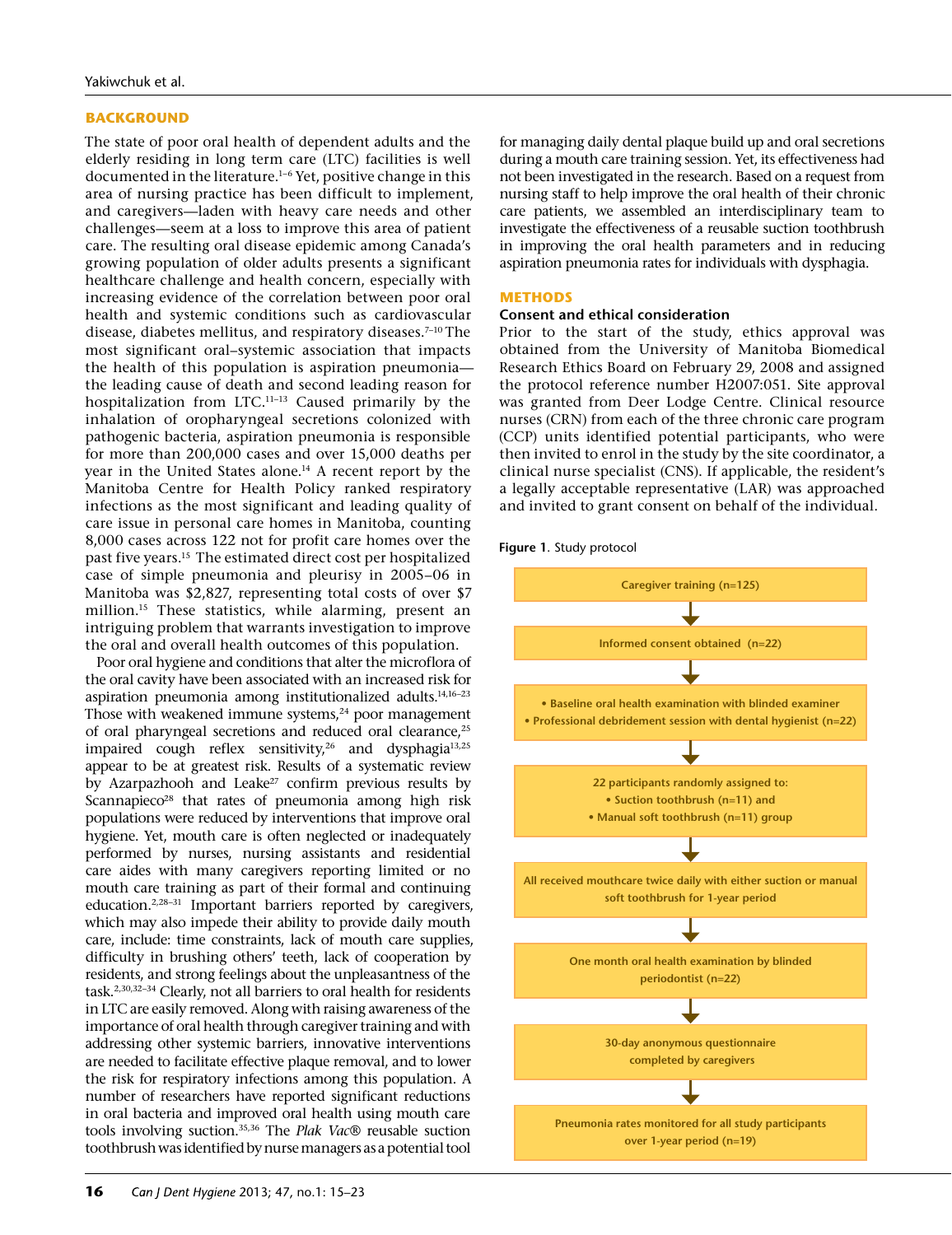## **Study population**

This study took place at Deer Lodge Centre, a 431 bed LTC and rehabilitation facility located in Winnipeg, Manitoba. Deer Lodge Centre operates 129 beds in its CCP that provides care to individuals requiring professional intervention or close medical supervision or both. The study protocol is illustrated in Figure 1.

# **Participant selection**

Since the degree of pneumonia reduction could not be ascertained from the published literature, this pilot study invited all dysphagic residents from one LTC facility to participate. The sampling frame included thirty-seven residents with a medical diagnosis of oropharyngeal dysphagia, and who were residing in CCP units with access to wall suction. Individuals were excluded if they had fewer than three scoreable sextants of natural teeth, required sedation or antibiotic premedication for dental care, or who were under a "do not resuscitate" order.

# **Caregiver oral health training and 30-day questionnaire**

Prior to the start of the study, 125 CCP caregivers participated in one of 22 three part oral health training sessions facilitated by the study dental hygienists. Caregiver training included:

- i. viewing a video on the reusable suction toothbrush;
- ii. attending a 30-minute oral health education session or viewing a video focused on mouth care, the study protocol, and wall unit suction operation, and
- iii.participating in a hands on mouth care skill development and coaching session for cooperative and care resistant residents.

Caregivers were invited to complete a voluntary questionnaire at the end of the thirty day period to provide feedback. Results of the caregiver questionnaire will be reported separately.

# **Examinations and debridement**

A study dental examination tool was developed to gather demographic information and oral health parameters on six selected adult teeth: 1.6, 2.1, 2.4, 3.6, 4.1 and 4.4 for each participant.37 If missing, the nearest adjacent tooth in

the respective sextant was used. If no adjacent tooth was present, no score was given for that sextant. Demographic variables collected included name, age, sex, date of birth, unit number, and from whom consent was obtained.

The following clinical parameters were assessed for each participant: teeth remaining, modified plaque index,<sup>38</sup> calculus index,<sup>39</sup> pocket bleeding index,<sup>40</sup> gingival index,<sup>41</sup> and probing pocket depth. A single examiner periodontist carried out the baseline and 1-month dental examinations using a mouth mirror, Shepherd's hook explorer, and World Health Organization double ended periodontal probe. Standard infection control practices were followed for all procedures. Three dental hygienists performed periodontal debridement after the baseline examination for each study participant, to a maximum limit of one hour, based on resident need and level of cooperation.

# **Unit set up**

The principal investigator used a computer generated random number list to randomly assign participants to one of two interventions—the Oral-B Advantage Plus® soft manual toothbrush (control) or Plak-Vac® reusable suction toothbrush (test) groups. A study toothbrush, non foaming toothpaste (Biotene™), water based mouth moisturizer (Biotene Oral Balance™), wall mounted toothbrush/product holder, digital pre-set timer, and weekly tooth brushing chart were made available in each participant's room.

# **Mouth care implementation**

The study protocol called for each resident to receive or perform two minutes of timed mouth care twice daily, with each mouth care session recorded on the weekly tooth brushing chart. Study staff visited the units periodically about twice weekly—to encourage caregiver participation, replace tooth brushing charts, and replenish mouth care products as needed. Study participants were re-examined at 1-month by the study dentist, who was blinded to each resident's mouth care regimen. Data were collected on each of the oral health parameters examined at baseline.

Pneumonia rates of study residents were tracked by the centre's infection control nurse (ICN), utilizing the existing

|                                      | Manual soft toothbrush<br>group at 1 month | Manual soft toothbrush<br>group at 1 year | Suction toothbrush group<br>at 1 month | Suction toothbrush group<br>at 1 year |
|--------------------------------------|--------------------------------------------|-------------------------------------------|----------------------------------------|---------------------------------------|
| No. of participants                  | 11                                         | 10                                        | 11                                     | 9                                     |
| Gender                               | 3 male<br>8 female                         | 3 male<br>7 female                        | 7 male<br>4 female                     | 5 male<br>4 female                    |
|                                      |                                            |                                           |                                        |                                       |
| Age - Male                           | 45.0                                       | 45.0                                      | 56.3                                   | 52.6                                  |
| (Standard Deviation)<br>Age - Female | (2.0)                                      | (2.0)                                     | (16.9)                                 | (19.0)                                |
| (Standard Deviation)                 | 60.0                                       | 60.9                                      | 46.3                                   | 46.3                                  |
|                                      | (15.9)                                     | (16.9)                                    | (8.8)                                  | (8.8)                                 |

## **Table 1**. Demographics of study participants.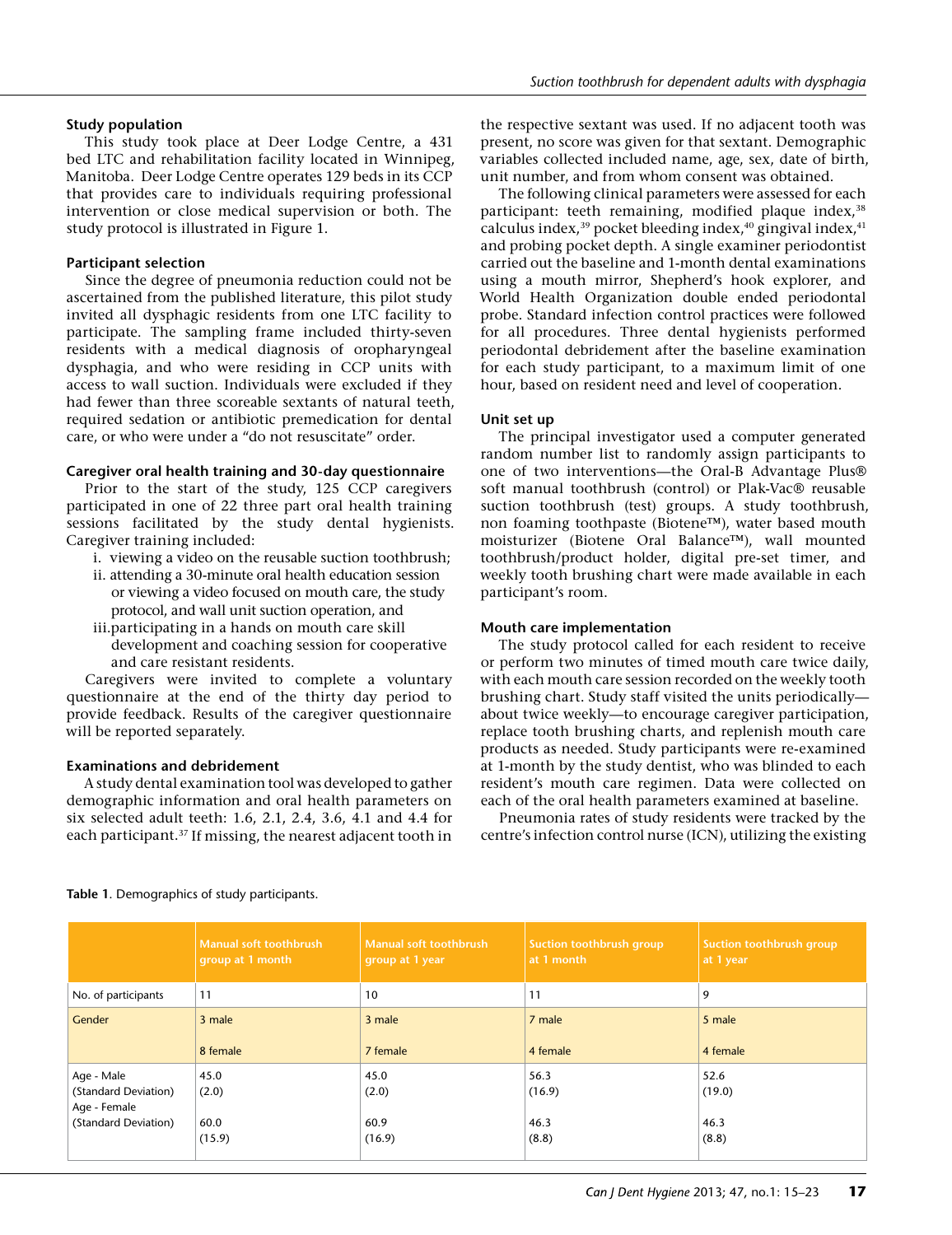



infection surveillance report system in place at Deer Lodge Centre. Additionally, the ICN performed chart audits on study residents to determine if chest X-rays were taken or if antibiotics were administered. The pneumonia outcome recorded and reported in this study represents the number of days for which a diagnosis of pneumonia remained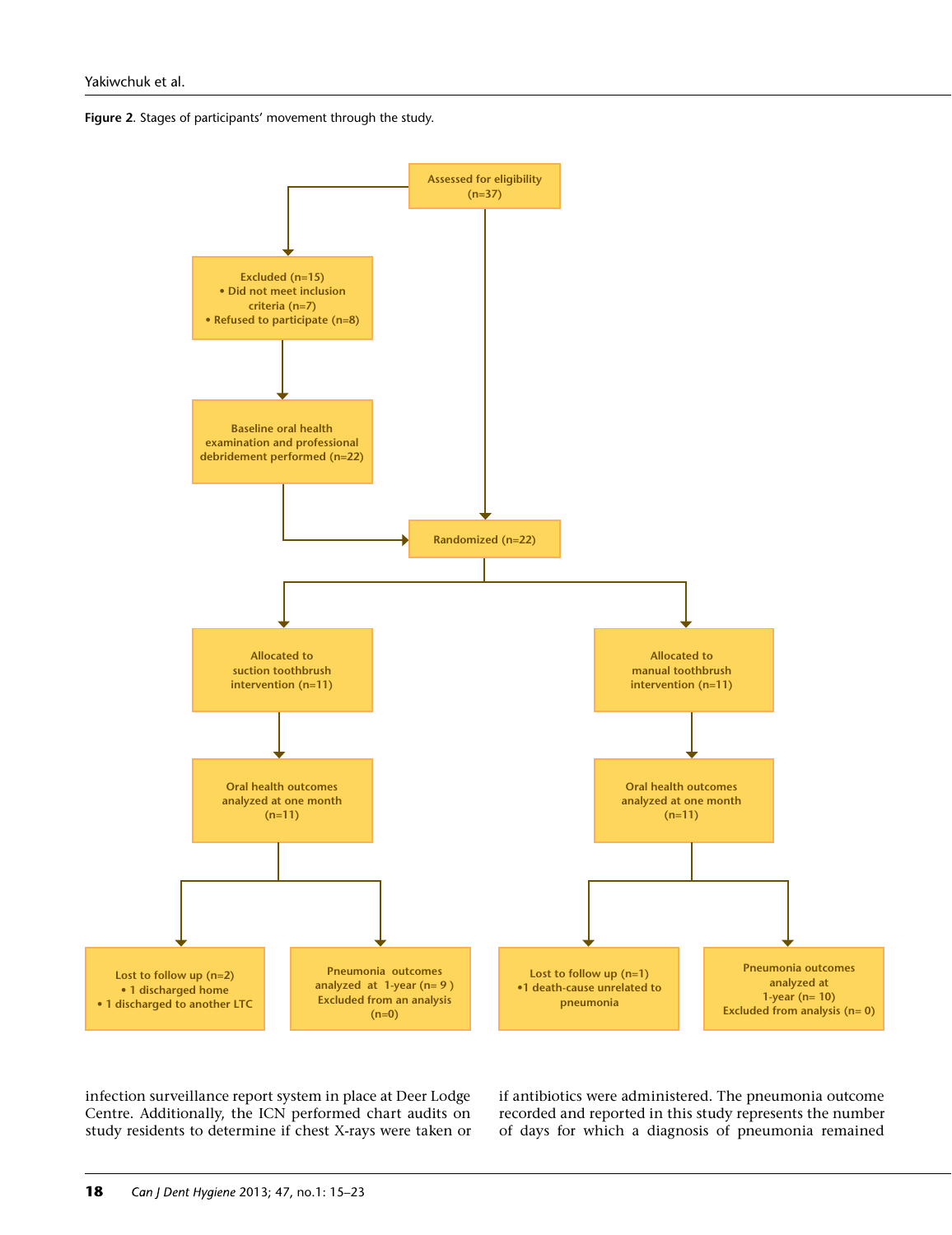| Table 2. Outcome variable changes from baseline to 1 month follow up end scores. |  |
|----------------------------------------------------------------------------------|--|
|----------------------------------------------------------------------------------|--|

| Variable                            | <b>Baseline exam (Standard Deviation)</b> | 1 month follow up exam (Standard Deviation) |
|-------------------------------------|-------------------------------------------|---------------------------------------------|
| Modified plaque index <sup>25</sup> | 2.9(0.76)                                 | $1.0(0.21)$ **                              |
| Calculus index <sup>26</sup>        | 1.1(0.55)                                 | $0.2(0.15)$ **                              |
| Pocket bleeding index <sup>27</sup> | 5.9(8.88)                                 | $1.7(4.58)$ *                               |
| Gingival index <sup>28</sup>        | 1.7(0.35)                                 | $0.9(0.28)$ **                              |
| Probing depth                       | 3.3(0.43)                                 | $2.6(0.39)$ **                              |

 $*$  p<0.05; \*\*p<0.001

current—between initial diagnosis and final resolution.

#### **Statistical methods and analyses**

Data entry and analyses were performed by the authors and a University of Manitoba staff biostatistician using Epidata 3.1 and SPSS 16.0 for Windows. Frequency distributions were used to summarize data and potential associations between variables. The following statistical tests were applied:

- i. Chi-square to analyze categorical data,
- ii. Fischer's exact test to analyze categorical data with low cell size,
- iii. ANOVA and paired T-test to analyze the relationship between continuous and categorical variables,
- iv. Pearson correlation coefficient to analyze two continuous variables, and
- v. The Mann–Whitney test to analyze continuous data where assumptions of normal distribution are violated.

## **RESULTS**

#### **Study participants**

Demographics of the study participants are featured in Table 1, with Figure 2 illustrating the flow of participants through the study. Baseline and 1-month follow up examinations were completed in two consecutive days at the site dental clinic for nineteen subjects (87%), while the remaining three residents were examined on their respective units.

Three participants (14%) were lost during the 1-year follow up period. One participant died at four months of causes not related to pneumonia; one was discharged to a different LTC facility at five months, and one was discharged home at six months. None of these participants had been diagnosed with pneumonia at any period between the start of the study and the point at which they were lost from the study.

Participants received a mean of 3.2 (SD 0.9) units of debridement by a dental hygienist after the initial baseline examination. While twenty participants (90.9%) were totally dependent on others for daily mouth care, two were able to perform this activity independently. The randomized allotment process resulted in eleven

participants being assigned to the test group using the reusable suction toothbrush and eleven to the control group using the manual soft toothbrush. The two groups did not differ significantly with regard to sex, age, number of remaining teeth, or any of the baseline oral parameters measured.

#### **Baseline examination results**

Results of the baseline examination are featured in Table 2. At baseline, participants averaged 23.3 (SD 6.1) remaining teeth. Plaque levels were generally high, with calculus a common finding reflecting a relative absence of effective daily mouth care and generally poor periodontal health.

## **One month follow up examination results**

At one month, 100 per cent of participants were found to have improved modified plaque index,<sup>25</sup> calculus index,<sup>26</sup> and gingival index $28$  scores. As shown in Table 2, the degree of improvement for each of these parameters was statistically significant (p<0.001). Mean probing depth scores were found to have improved for 21 of the 22 subjects (95.5%) from 3.3 mm to 2.6 mm, to a statistically significant  $(p<0.001)$  degree for the group (Table 2). The mean pocket bleeding index $^{27}$  at 1-month was significantly reduced ( $p<0.05$ ) where 17 subjects (78%) improved, 4 (19%) remained the same, and 1 (5%) became worse. The degree of improvement by test and control participants did not differ significantly (p>0.05) for any oral health parameter. It is noteworthy that, following a single session of professional debridement and implementation of appropriate daily mouth care, substantial improvements in all parameters were achieved at one month.

#### **Pneumonia outcomes**

At the end of the one year followup period, 6 of the 19 remaining study participants (32%) experienced a total of 62 days during which they were diagnosed with pneumonia pneumonia diagnosis days. The mean number of pneumonia diagnosis days was 3.3 days (SD 5.4) per subject, ranging from 6 to 16 days in duration.

On bivariate analysis, significantly more females (p<0.05 Fisher's exact test) developed pneumonia than did males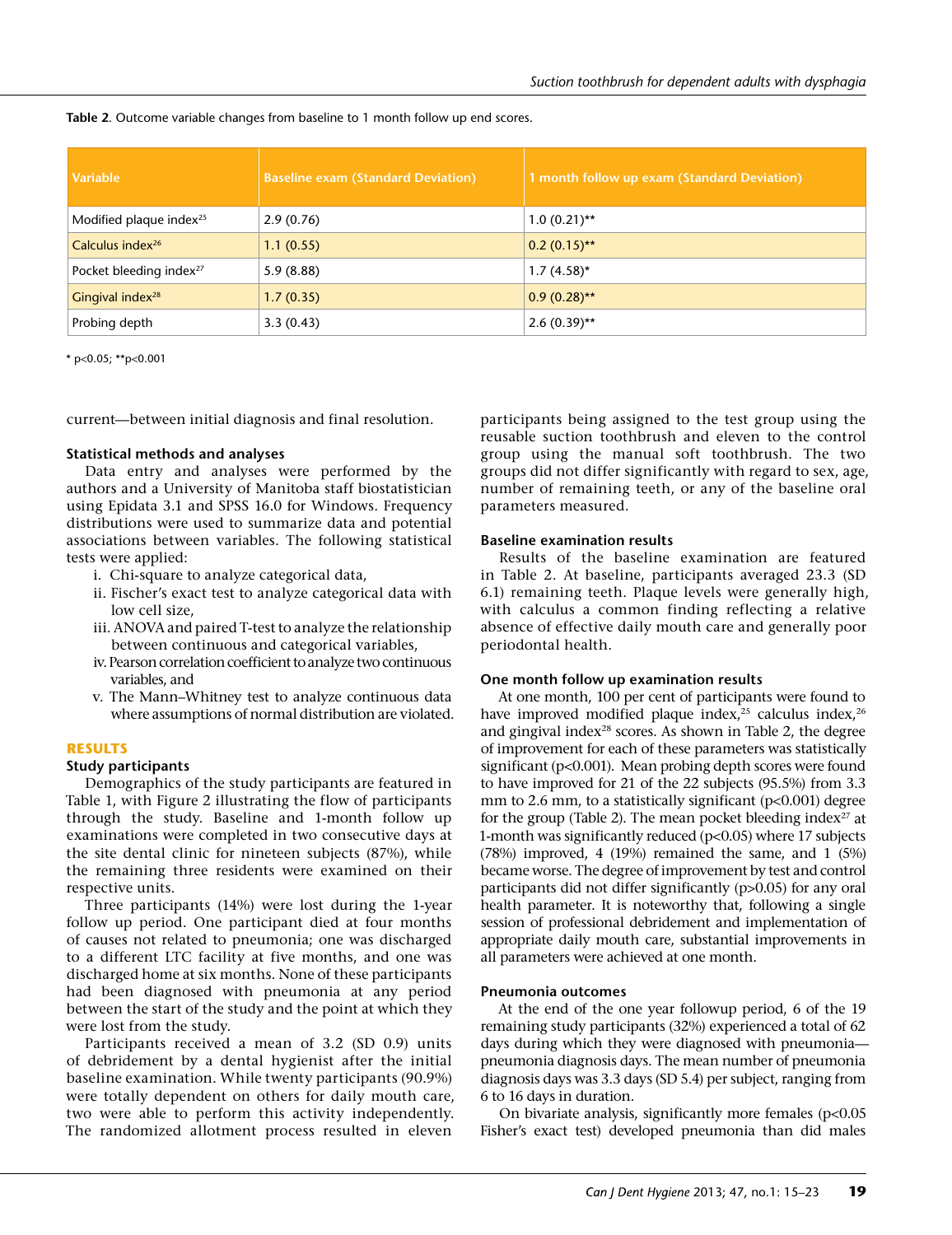#### **Table 3**. Significant correlations between pneumonia and continuous variables.

|                             | Days pneumonia diagnosis   |         |
|-----------------------------|----------------------------|---------|
| Baseline Mean probing depth | Pearson correlation        | $-436*$ |
|                             | Sig. (2-tailed)            | .042    |
| 1-Month Mean bleeding index | <b>Pearson correlation</b> | $.462*$ |
|                             | Sig. (2-tailed)            | .030    |

\* Correlation significant at the 0.05 level (2-tailed)

(54.5% versus 0.0% respectively). On ANOVA, the number of pneumonia diagnosis days was also significantly higher  $(p<0.05)$  for females (5.6 days, SD 6.1) than for males (0.0 days).

Contrary to expectation, participants who developed pneumonia showed significantly lower (p<0.05) probing pocket depths (2.9 mm, SD 0.3) at baseline than did participants without pneumonia (3.4 mm, SD 0.4). However, individuals who developed pneumonia showed less improvement in probing depths (0.74 mm versus 0.42 mm) following initial debridement and implementation of a new daily mouth care protocol. This difference approached but did not reach statistical significance (p=0.07).

Participants who developed pneumonia showed significantly higher (p<0.05) bleeding index scores at their 1-month follow up examinations (3.5%, SD 8.5) compared with participants without pneumonia (1.0%, SD 1.8). Anecdotally, the individual who experienced the longest bout of pneumonia (16 days) had the highest bleeding index score at 1-month (20.8%).

As shown in Table 3, 2-tailed Pearson correlation coefficient analysis showed statistically significant (p<0.05) association between the number of pneumonia diagnosis days and both baseline mean probing depth and 1-month bleeding index scores. Test and control participants did not differ significantly on any other investigated parameter, that is number of teeth, age, plaque, calculus, or gingivitis index scores.

#### *General versus study population*

As previously mentioned, this institution routinely monitors pneumonia rates as part of its quality assurance program, and reports these results as the number of pneumonia days per 1,000 patient days. Other residents of the institution who were not participants in the study (general population) were not offered the professional debridement and daily mouth care protocol. For the time period covering the conduct of this study, study participants had a significantly lower (p<0.05) pneumonia rate (1.2 days/1,000 patient days, SD 0.8) on the Mann–Whitney test than did the general population residing in the same area of the institution (3.4 days/1,000 patient days, SD 1.3).

|        |                  | Manual soft toothbrush group at 1 month Manual soft toothbrush group at 1 year |                         | Suction toothbrush group at 1 month |
|--------|------------------|--------------------------------------------------------------------------------|-------------------------|-------------------------------------|
| Sex    | Assignment       | No pneumonia<br>Number (%)                                                     | Pneumonia<br>Number (%) | Total<br><b>Number</b>              |
| Male   | Suction<br>brush | $5(100\%)$                                                                     | $0(0\%)$                | 5                                   |
|        | Manual<br>brush  | $3(100\%)$                                                                     | $0(0\%)$                | 3                                   |
|        | Total            | 8                                                                              | 0                       | 8                                   |
| Female | Suction<br>brush | 2(50%)                                                                         | 2(50%)                  | $\overline{4}$                      |
|        | Manual<br>brush  | 3(50%)                                                                         | 4 (50%)                 | $\overline{7}$                      |
|        | <b>Total</b>     | 5                                                                              | 6                       | 11                                  |

**Table 4**. Pneumonia rate by sex and type of toothbrush assigned.

p>0.05 (Fisher's exact test)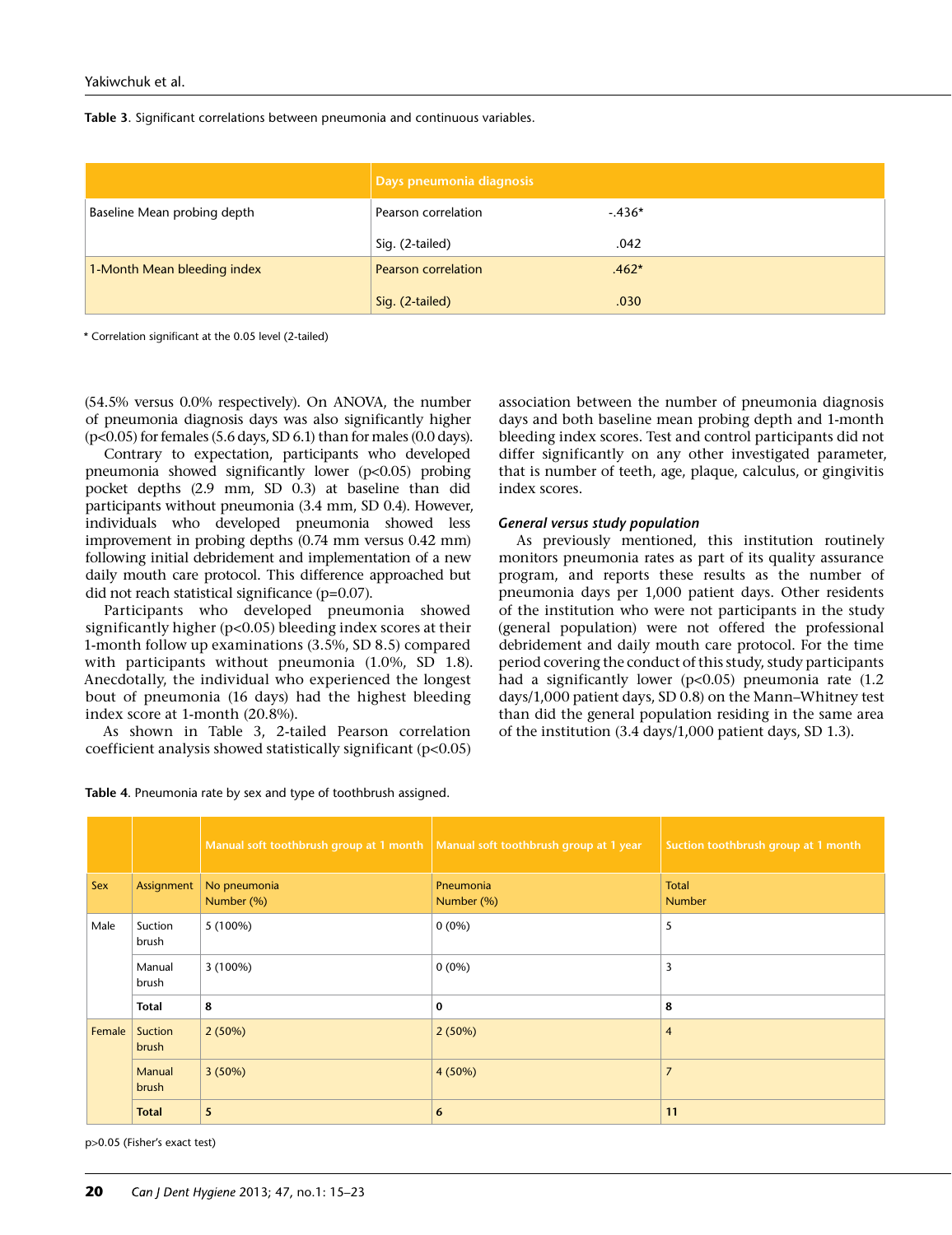## *Suction (test) versus manual (control) toothbrush*

The 1-year pneumonia incidence for participants in the suction toothbrush group was 18.2 per cent (2 of 11 subjects) compared with a 36.4 per cent incidence (4 of 11 subjects) in the manual toothbrush group. This difference was not statistically significant (p=0.318) on Fisher's exact test. When assessed for the total number of days spent with a diagnosis of pneumonia, it was determined that participants in the suction toothbrush group averaged 1.1 (SD 2.4) days with pneumonia compared with 4.6 days (SD 6.5) for participants in the manual toothbrush group. This difference approached but did not quite reach statistical significance on ANOVA (p=0.116). A retrospective power analysis revealed that this pilot study had a power of only 35 per cent, and that a sample size of 34 subjects would have been required for the observed differences to be statistically significant.

However, when these apparent differences in pneumonia rates were assessed while controlling for participant gender, it became obvious that the relationship between pneumonia and toothbrush group was being confounded by the uneven distribution of males and females in test and control groups. Despite the fact that there was no statistically significant association between subject sex and the toothbrush group to which they were randomly assigned, Table 4 clearly shows that any observed relationship is purely the result of variable confounding. The rate at which males developed pneumonia was zero per cent in the suction and manual toothbrush groups. However, the rate at which females developed pneumonia was 50.0 per cent in both the suction and manual toothbrush groups. There was no difference in pneumonia rate attributable to whether daily care was provided by a suction toothbrush or a manual toothbrush. The pneumonia rates were identical in the two groups when assessed separately for males and females.

## **DISCUSSION**

Similar to the results reported by other researchers<sup>1,2,17,21,29,30</sup> this study also found evidence that the oral health needs were not being met for dependent adults in LTC. This was true for both daily mouth care and use of professional dental services. Upon baseline examination, high levels of plaque and calculus were evident. Not surprisingly, high degrees of bleeding, gingivitis and periodontitis were also found, creating a very plausible pathogenesis link to aspiration pneumonia. It is little wonder that respiratory infections have been identified as the leading problematic quality indicator in LTC<sup>15</sup> and cited as a major concern at this centre.

The 1-month results of this pilot, examiner blind randomized clinical trial allow us to draw two separate observations.

i. First, that professional debridement, caregiver training, and implementation of a unit specific daily mouth care regimen can lead to improvements in oral health parameters, and to substantial reductions in oral health risk factors for aspiration pneumonia. Therefore, continued efforts in this direction are urgently needed.

ii. Second, in dependent adults with dysphagia, a

suction toothbrush design is able to produce equivalent oral health improvements to those found with a soft manual toothbrush. This finding provides additional support for use of a suction toothbrush as a viable, effective alternative to that of a manual soft toothbrush for adults at high risk of aspiration pneumonia.

 Although no previous studies have examined the effectiveness of a reusable suction toothbrush in reducing the incidence of pneumonia, results of this study are consistent with previous research investigating innovative toothbrush designs incorporating suction.35,36 Combining a powered toothbrush, suction and an antibacterial agent delivery system, Sumi et al.<sup>35</sup> reported improved gingival and plaque levels in frail dependent elderly individuals. The study design did not allow assessment of the independent effects of using a powered brush, suction, or an antimicrobial agent. Researchers Ferozali, Johnson and Cavagnaro<sup>36</sup> reported improved oral health parameters as well as reductions in pathogenic bacterial counts for subjects who had received intermittent suctioning during mouth care using a commercial one-use suction toothbrush.

After one year of follow up, pneumonia rates improved for the study population when compared to the general institutional population who did not receive the initial professional debridement and improved daily mouth care that was made available to study participants. These findings further support the conclusion of a recent systematic review that pneumonia rates among high risk populations are reduced by interventions to improve oral hygiene.27 This knowledge has important implications for LTC in Canada. With pneumonia associated with high mortality and morbidity rates among dependent older adults in LTC,11–13 decision makers can take steps to improve this diagnostic quality indicator.<sup>15,42</sup>

The original purpose of this study was to determine whether or not pneumonia rates could be improved in individuals with dysphagia by using a suction toothbrush design that eliminated plaque, debris, saliva, and toothpaste residue during the process of daily mouth care. In the 1 year follow up period, non significant (p>0.05) improvements were documented in the incidence of pneumonia and in the number of pneumonia diagnosis days experienced by participants assigned to the suction toothbrush group. However, on more detailed analysis, this apparent reduction was completely explained by the unequal distribution—of male and female participants—that occurred during random subject assignment. This confounding occurred despite the fact that the test and control groups did not differ significantly (p>0.05) by gender. While the findings of this study suggest no advantage to using a suction toothbrush to reduce pneumonia, there were design and use characteristics that caregivers preferred. Details regarding caregiver experience and preferences will be the topic of a separate paper.

This study has several limitations, including a small sample size, recruiting all participants from a single LTC facility, and having a relatively short period of one year to evaluate pneumonia outcomes. Generalizing the findings of this study to other facilities and residents living in LTC is not possible due to the differences in caregivers' oral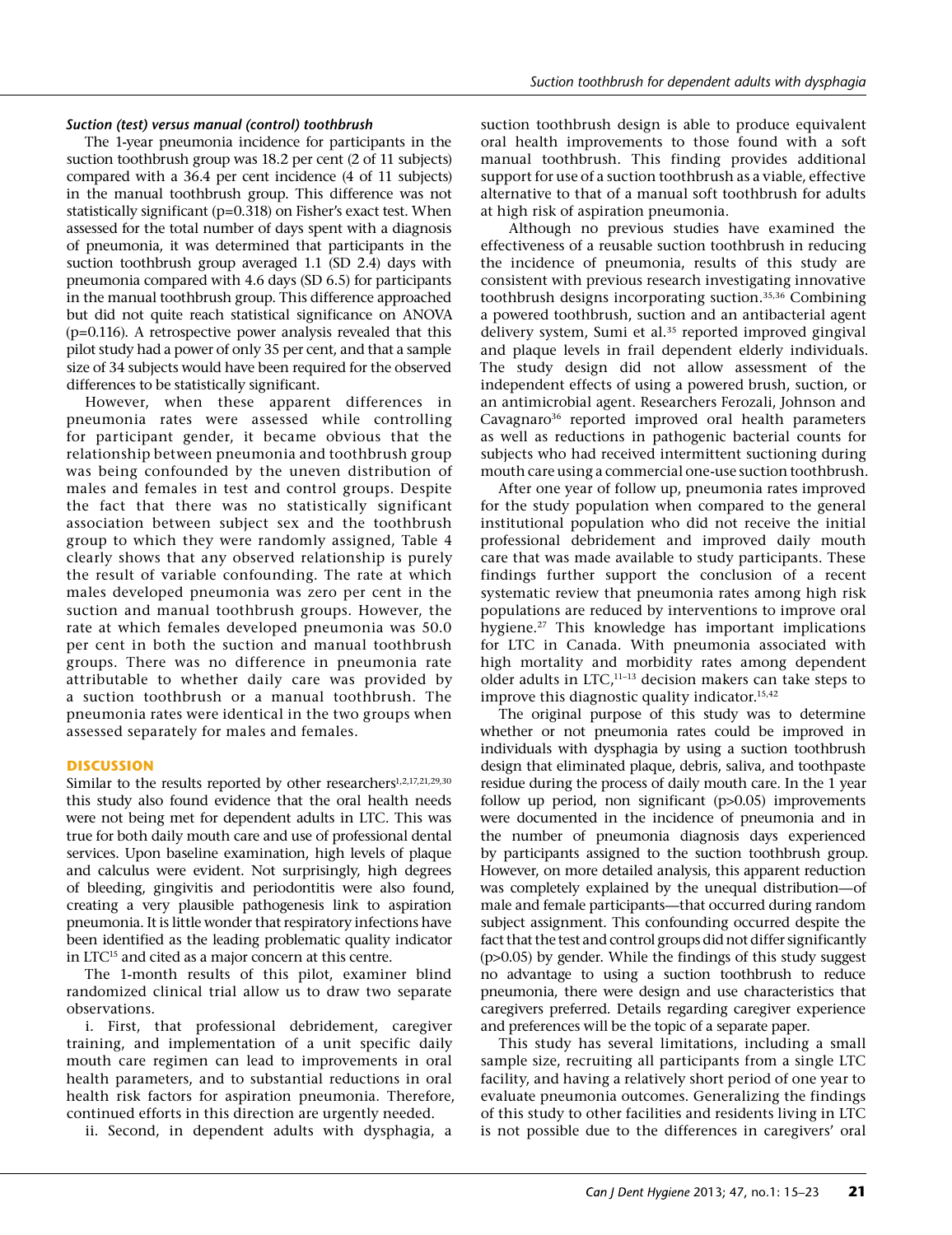health knowledge and training, staff turnover rates, and the variability of resident demographics.

#### **CONCLUSIONS**

Effective daily mouth care remains an unresolved problem in LTC, with high levels of plaque and food debris, inflammation, and oral disease challenging individuals' oral health, quality of life and ability to stave off life threatening infections such as aspiration pneumonia.1,2,17,21,27,28 This is especially alarming as the profile of dependent adults is changing in Canada towards an older, more frail, and more care dependent resident population with complex medical conditions.43 Effective mouth care protocols, training, and interventions that offer ease of use and encourage compliance are therefore urgently needed to help address this problem.

Our study found that caregiver education and hands on training as well as implementation of a daily mouth care protocol with clearly established guidelines and caregiver accountability were effective means for improving the oral health of this population of dependent adults with dysphagia. A single session of professional debridement combined with adequate daily mouth care, regardless of study toothbrush type, were effective means for improving oral health and for reducing the pneumonia rate for this population of dependent adults with dysphagia in LTC. Importantly, study participants experienced better aspiration pneumonia outcomes than did other residents of the institution.

Finally, we conclude that while there was no oral health or aspiration pneumonia rate advantage for using a suction toothbrush over the manual soft toothbrush for this population, the suction toothbrush does hold promise in increasing caregiver compliance and success in maintaining dependent adults' oral health and quality of life.

#### *Acknowledgement*

The authors declare no known conflict of interest, and wish to acknowledge the commitment, participation, and support of Deer Lodge Centre staff, residents, family members, and administration involved in this research project. This work was supported in part by a grant from the Deer Lodge Foundation.

#### **REFERENCES**

- 1. Henriksen BM, Ambjornsen E, Laake K, Axell TE. Oral hygiene and oral symptoms among the elderly in long-term care. *Spec Care Dentist.* 2004;24(5):254–59.
- 2. Coleman P, Watson HM. Oral care provided by certified nursing assistants in nursing homes. *J Am Geriatr Soc.* 2006;54(1):138–43.
- 3. Petersen PE, Yamamoto T. Improving the oral health of older people: the approach of the WHO Global Oral Health Programme. *Community Dent Oral Epidemiol.* 2005;33(2):81–92.
- 4. Wyatt CCL. Elderly Canadians residing in long-term care hospitals: part 1, medical and dental status. *J Can Dent Assoc*. 2002;68:353–58.
- 5. Wyatt CCL. Elderly Canadians residing in long-term care hospitals: part 2, dental caries status. *J Can Dent Assoc*. 2002;68:359–62.
- 6. Chalmers J, Pearson A. Oral hygiene care for residents with dementia: a literature review. *J Adv Nurs*. 2005;52(4):410–19.
- 7. Locker D, Matear D. *Oral disorders, systemic health, well-being, and the quality of life: a summary of recent research evidence.* 2001;1–34. Toronto: Community Health Services Research Unit.
- 8. Petersen PE. The world oral health report. World Health Organization, Geneva 2003. Publication: WHO/NMH/NPH/ ORH/03.2. Available at: www.who.int/oral\_health/media/en/ orh\_report03\_en.pdf.
- 9. Lux J. Review of the oral disease-systemic disease link Part I: Heart disease, diabetes. *Can J Dent Hygiene*. 2006;40(6):288–302.
- 10. Lux J. Review of the oral disease-systemic disease link Part II: Preterm low birth weight babies, respiratory disease. *Can J Dent Hygiene.* 2007;41(1):8–21.
- 11. Mojon P. Oral health and respiratory infection. *J Can Dent Assoc.* 2002;68(6):340–45.
- 12. Centers for Disease Control and Prevention (CDC). *Guidelines for preventing health-care-associated pneumonia.* 2003. 1–179. www.cdc.gov/ncidod/dhqp/pdf/guidelines/CDCpneumo\_ guidelines.pdf.
- 13. Marik PE, Kaplan D. Aspiration pneumonia and dysphagia in the elderly. *Chest*. 2003; 124(1):328–36.
- 14. Terpenning MS, Taylor GW, Lopatin DE, Kinder Kerr C, Dominguez L, Loesche WJ. Aspiration pneumonia: Dental and oral risk factors in an older veteran population. *J Amer Geriatric Soc.* 2001;49(5):557–63.
- 15. Doupe M, Brownell M, Kozyrskyj A, Dik N, Burchill C, Dahl M, Chateau D, De Coster C, Hinds A, Bodnarchuk J. *Using administrative data to develop indicators of quality care in personal care homes.* Winnipeg. Manitoba Centre for Health Policy. October 2006. [Accessed 2011, February 17.] http://mchpappserv.cpe.umanitoba.ca/reference/pch.qi.pdf.
- 16. Scannapieco FA, Papandonatos GD, Dunford RG. Associations between oral conditions and respiratory disease in a national sample survey population. *Ann Periodontol*. 1998; 3(1):251–56.
- 17. Russell SL, Boylan RJ, Kaslick RS, Scannapieco FA, Katz RV. Respiratory pathogen colonization of the dental plaque of institutionalized elders. *Spec Care Dentist.* 1999; 19(3):128–34.
- 18. Didilescu AC, Skaug N, Marica C, Didilescu C. Respiratory pathogens in dental plaque of hospitalized patients with chronic lung diseases. *Clin Oral Investig*. 2005;9(3):141–47.
- 19. Lux JA, Lavigne SE. Your mouth, portal to your body. Canadian Dental Hygienists Association position paper on the links between oral health and general health. *Probe*. 2004; 38(4):154–71.
- 20. El-Solh AA, Pietrantoni C, Bhat A, Aquilina AT, Okada M, Grover V, Gifford N. Microbiology of Severe Aspiration pneumonia in institutionalized elderly: *Am J Respir Crit Care Med.* 2003;167:1650–54.
- 21. El-Solh AA, Pietrantoni C, Bhat A, Okada M, Zambon J, Aquilina A, Berbary E. Colonizations of dental plaques; a reservoir of respiratory pathogens for hospital-acquired pneumonia in institutionalized elders. *Chest.* 2004; 126(5):1575–82.
- 22. Imsand M, Janssens JP, Auckenthaler R, Mojon P, Budtz-Jorgensen E. Brochopneumonia and oral health in hospitalized older patients. A pilot study. *Gerodontology*. 2002;19(2):66–72.
- 23. Palmer LB, Albulak K, Fields S, Filkin AM, Simon S, Smaldone GC. Oral clearance and pathogenic oropharyngeal colonization in the elderly. *Am J Respir Crit Care Med.* 2001;164:464–68.
- 24. Meurmann JH, Hamalainen P. Oral health and morbidity implications of oral infections on the elderly. *Gerodontology*. 2006;23:3–16.
- 25. Langmore SE, Skarupski KA, Park, PS, Fries BE. Predictors of aspiration pneumonia in nursing home residents. *Dysphagia.* 2002;17(4):298–307.
- 26. Watando A, Ebihara S, Ebihara T, Okazaki T, Takahashi H, Asada M, Sasaki H. Daily oral care and cough reflex sensitivity in elderly nursing home patients. *Chest.* 2004;126:1066–70.
- 27. Azarpazhooh A, Leake JL. Systematic review of the association between respiratory diseases and oral health. *J Periodontol*. 2006;77(9):1465–82.